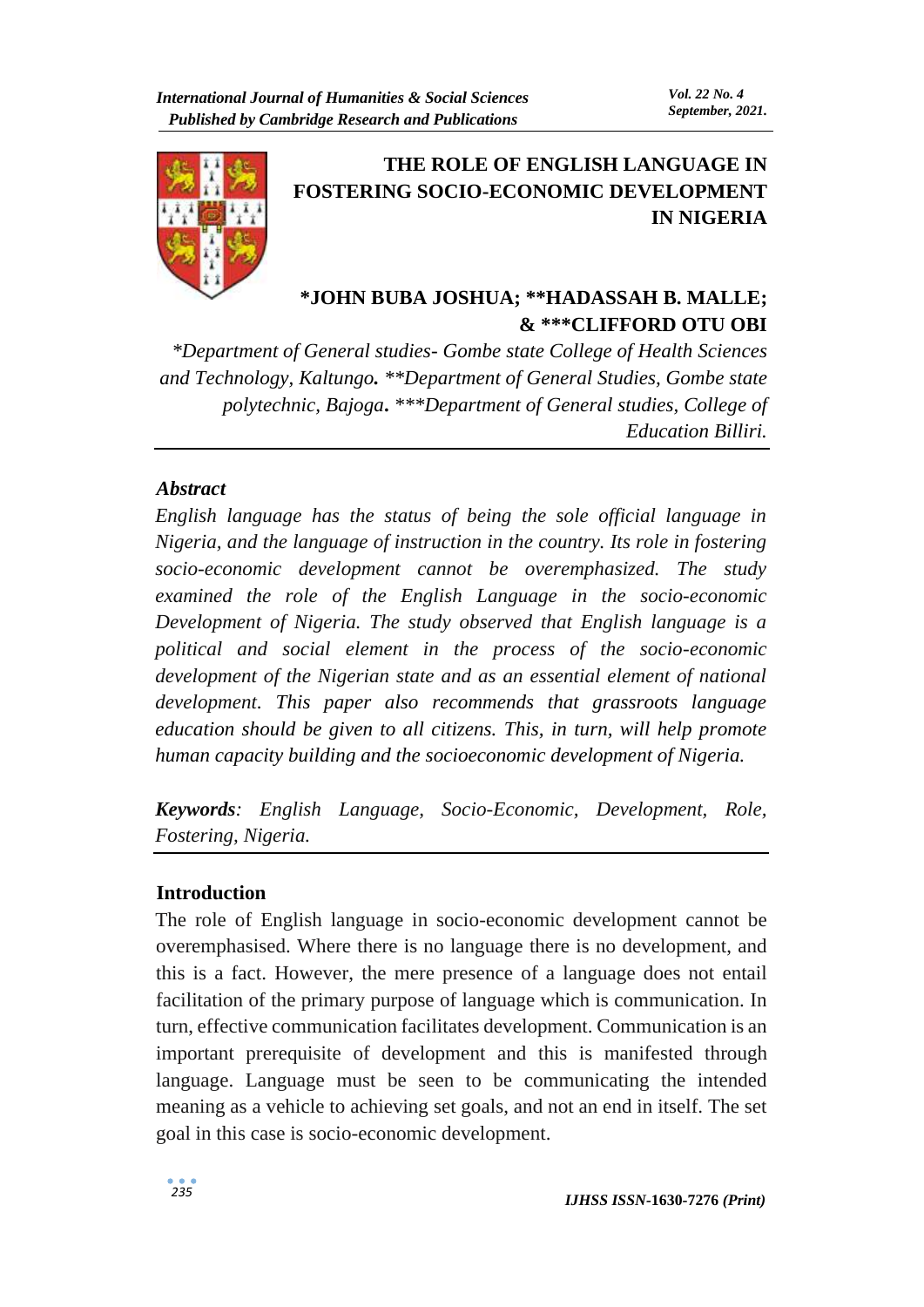As economists say, a genuine choice is made on entities which are similar; not those which are not at par. To use an Economics concept, one can have things which are not equal without any opportunity cost. Specifically, socioeconomic development, on one hand, and English language use on the other, are not equal. In fact, English language use facilitates socio-economic development.

Any development that takes place in any nation is executed through language. The importance of language to man is incalculable, especially when daily human interaction is considered. Language plays a vital role in human development through education and education is realized through effective language and communication process in order to produce competent citizens who are empowered to perform his designated tasks in whatever form they come. With this understanding, this paper therefore seeks to assess the role that English language can play in fostering the socioeconomic development of Nigeria.

### **The conceptualization of Language**

Language is known to be as old as human society whereas the concept of nation is of fairly recent origin. Language facilitates social communication and helps nurture mutual cooperation. A nation is a product of intense social communication and cooperation. Jesperson equates a nation with a linguistic community. He asserts "You must understand that the world 'nation' means a linguistic unit, a linguistic community, depends always on intercourse, on a community of life." (Silverman 1995). The development of any nation will come to a standstill without a medium of communication like language. Connor & Deutsch in an article titled 'Nationalism and its Alternatives' has defined a nation as "a community of shared meanings or more broadly still, a group of people who have interlocking habits of communication." (Connor & Deutsch 1971). Joseph Stalin has also held a similar view when he states "a national community is inconceivable without a common language." (Wright 2012). Deutsch has made it clear that without communication social structuring amongst human beings would become impossible. Thus he states that "The richer their cooperation in producing tangible goods and services, in developing highly developed societies, and developing and sharing intangible treasures of knowledge, art, and values, the greater their need for rich, varied, quick and accurate communication."(Kamwendo, 2010).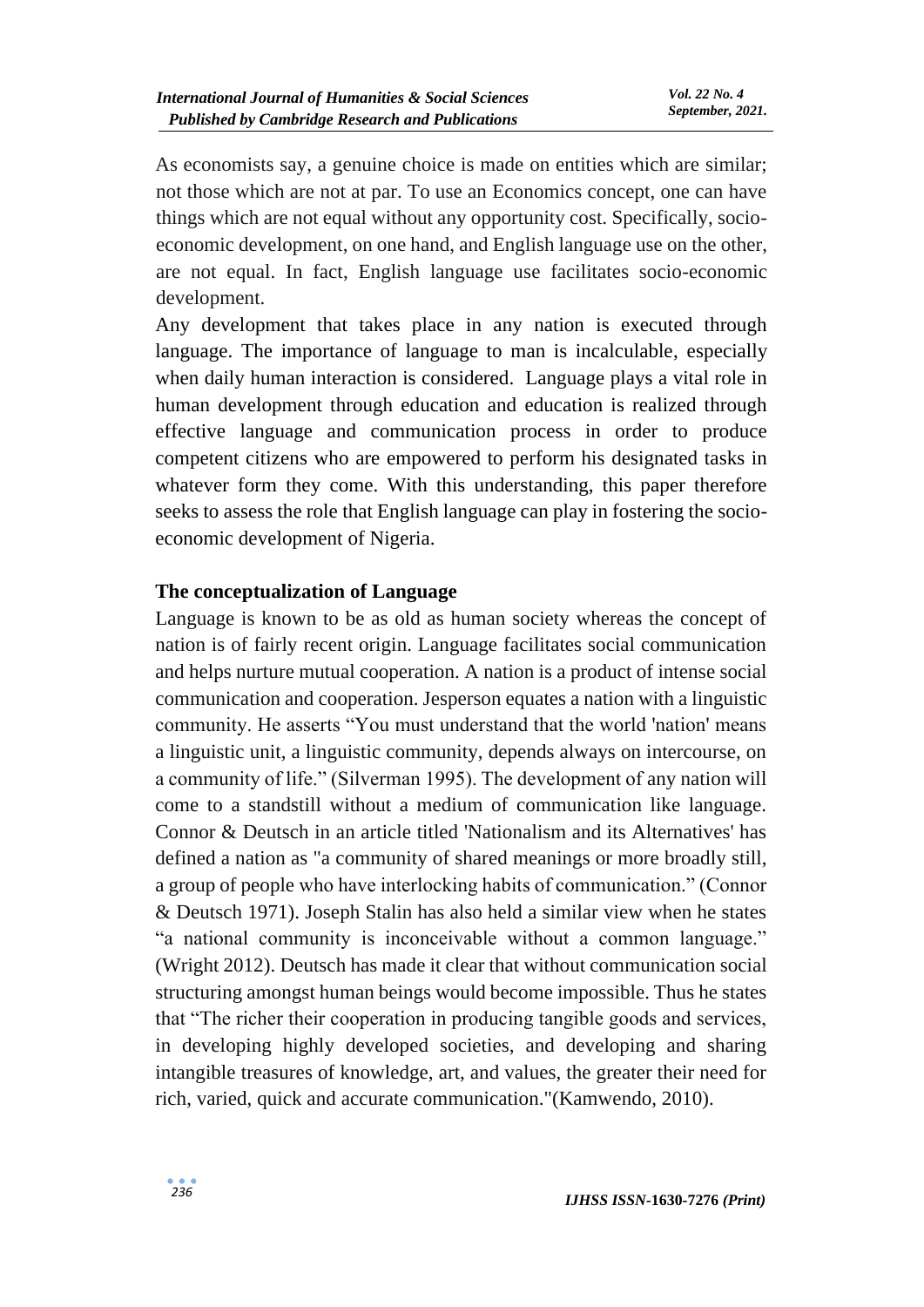According to Thomas Hobbes, language is used, to describe the world, but also to convey attitudes, as well as make promises and contracts (Ogar et al 2018). When human beings come together in large groups, contracts and laws must be made to maintain the well-being of the population. The making of contracts is simply to ensure that each citizen in the state upholds their promise to contribute in a meaningful way, to the provision of the needs of the state as a fully integrated whole. It is easy to visualize an idealistic, selfproviding utopia, where everyone is trusting and trustworthy.

In Nigeria a great variety of languages were available but none could assume the role of a national language. "These languages", are closely associated with ethnic identity and as a consequence are regarded as derisive rather than unifying elements in the work of socio-economic development" (Simpson & Oyètádé 2008). Therefore, Nigeria relies to a considerable degree in English (the former colonial language…) for administration, economic, social and educational purposes, and, as a unifying factor, in socio-economic development. It must be remembered that no nation is an island.

### **English Language and Development**

It is important to understand the meaning of development in order to establish the role that language can play in development initiatives. But first of all, it is necessary to state that the concept of development is highly contested with scholars not agreeing to one definition. Tambulasi and Kayuni (2007) assert that this is so because "development is multidimensional [and hence] a topic of massive disagreements" among scholars. Nevertheless, most of the scholars agree that development can be understood as the process of enlarging the capabilities, choices, and opportunities of people, especially rural populations and the poor to enable them to lead a long, healthy and fulfilling life (Sen, 2005). In other words, development is achieved when the fundamental needs of people are satisfied. Among the basic needs are: poverty reduction, food security, availability of safe drinking water, improved sanitation, access to primary health care, and basic education as well as opportunity to participate effectively in the social, economic and political affairs of their societies and nations. The development of individuals in respect of their aspiration in the society means development of a nation.

Chumbow, (1990), establishes an "indissoluble link which development has with English Language". In his view, development is critically dependent on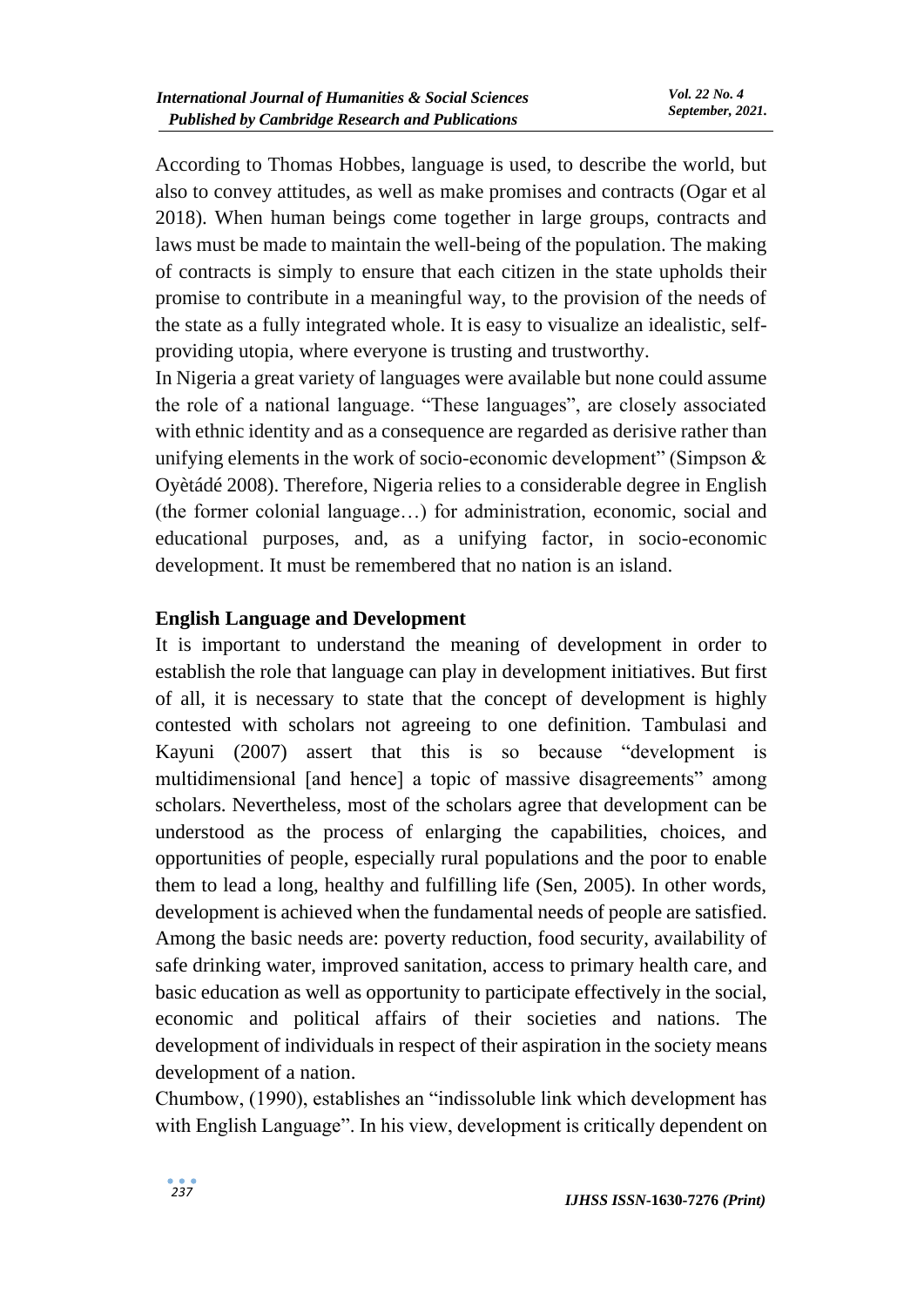the actualization of the lofty ideals of English Language. Therefore, the significance of English language in promoting education in any nation is not debatable. Since education is a parameter for measuring development, English language then plays a vital role in all spheres of development; be it economics, social, political or cultural. Language plays a vital role in communication which is very important for development. This refers to the spectrum of communication process, strategies and principles within the field of development which are participatory in nature.

#### **English Language and Socio-economic Development in Nigeria**

Socio-economic development emphasizes progress in terms of economic and social factors with a geographic unit. Economic development is the process of raising the level of prosperity through increased production, distribution and consumption of goods and services. Social development, on the other hand, refers to the complexity of social dynamics and focuses on the social concerns of the people as objectives of development. Social development is about inclusiveness, social justice and the common good. Indicators of social development provide comparative information about areas such as income, poverty, employment, education, health etc. The purpose of economic development is to improve the social and material well-being of all individuals and social institutions with the goal of achieving the highest possible of human development. Socioeconomic development, therefore, requires the integration of economic and social development. Due to the scarcity of research dealing with the relationship of English language to economic development, it has not been proved that English language, at any level reduces poverty in underdeveloped countries. Referring to this neglected area of study, Cooke and Williams (2002) pointed out that "The literature dealing with development has paid remarkably little attention to the issue of language in education". Language is an indispensible tool in national development. National development in its wider conception emphasizes on a full realization of human potentials and maximum utilization of the nation's resources for the benefit of all citizens. It is a situation where people utilize the resources within their reach in order to achieve meaningful development. In the words of Bamgbose (1981), 'National development is usually described in terms of economic growth, attainment of economic targets, growth rate, increase in gross national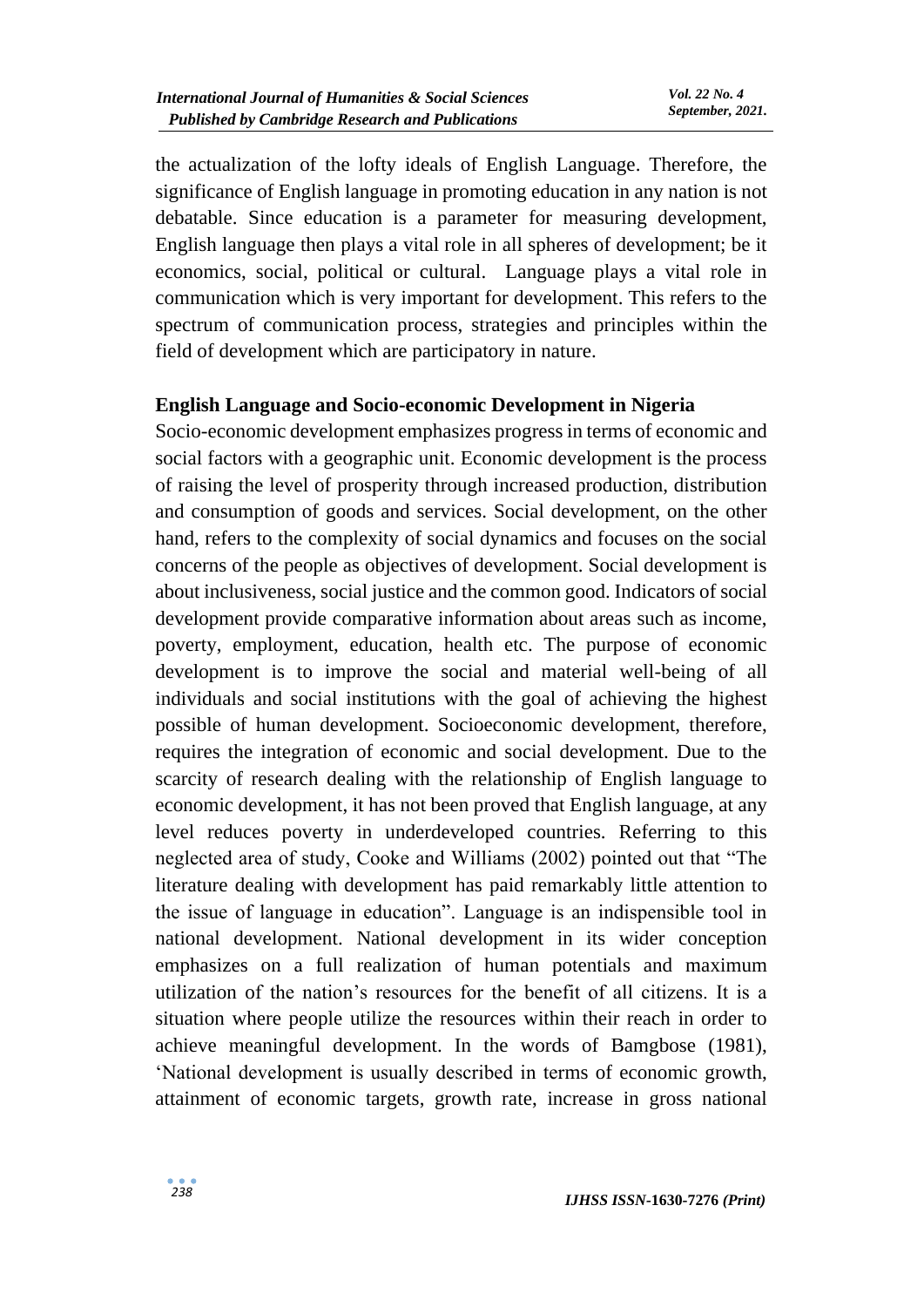product (GNP) and Gross Domestic Product (GDP), rise in per capital income etc. In a similar view, Elugbe

(1990:14) sees national development as the growth of the nation in terms of education, economic well-being, mass participation in governance etc. Both definitions rest on economic growth, educational advancement, political awareness and full participation in government. These are achieved through effective use of language for efficient communication and development. National development thus, emphasizes full realization of human potential and maximum utilization of the nation's resources for the benefit of all citizens. Bamidele (1999) cited in Upah (2008:3) confirms that "language plays an important role in national development as it fosters understanding, unity and sense of belonging among the various members of the different ethnic and social groups that constitute a nation." In other words, national development ranges from growth in politics to economy, science and technology, education and health. Information in these areas is transmitted through language. Language is used to achieve proper co-ordination of activities in these areas. A self conscious and unified population working towards being economically self- reliant cannot be co-ordinated without effective communication. Similarly, language is used to transact trading activities between people from different linguistic, social and political backgrounds. Language is central to the growth of science and technology in any given society. Language is used in the training of technicians who work in factories where they build or manufacture high technological gadgets for national development. In the educational sector, language is used as the medium of instruction. It is used in writing textbooks, magazines, journals and newspapers. Language is also used for both formal and informal education. All these education materials help the individual to acquaint and improve himself, his community and the nation. Language is used as a detribalizing force. Therefore, it is obvious that language is a major 'player' in issues concerning national development. This is because, "language and thought processes are inseparable entities". Wardhaugh (2006), cited in Upah (2008:4) confirms that; language expresses an individual's thought which facilitates positive thinking for meaningful development. In describing the economic value that language education has for the severely poor, Bruthiaux (2002) writes, "for the poor to progress beyond the most basic economic level, their assets need to be represented in writing… [Allowing] the user to step from the material into the conceptual realm where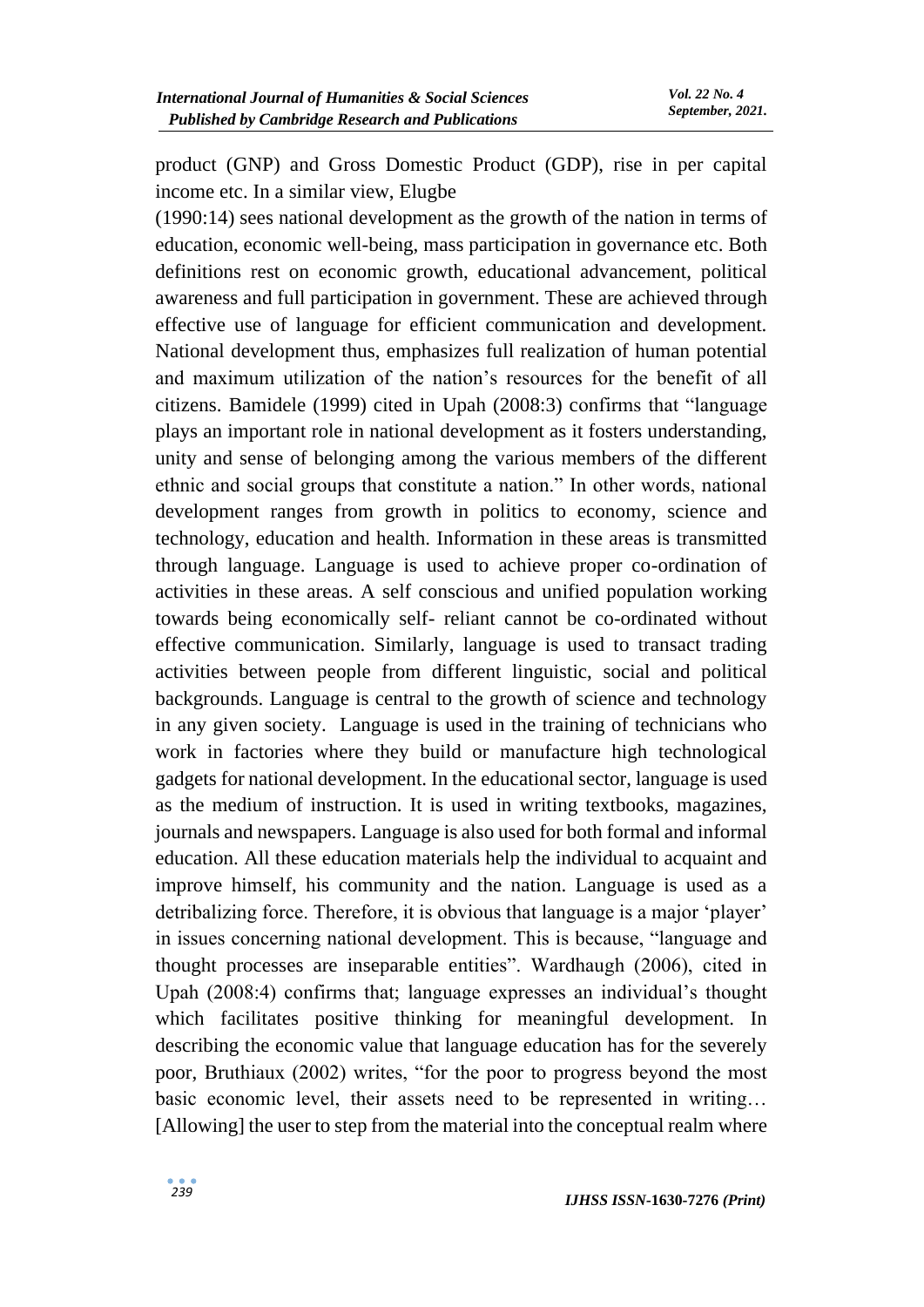capital lives and economic development begins". Language education enables one to record the ownership of property and use it as collateral, to conceive of nonmaterial capital and to participate in an asset-based as opposed to an object-based economy. Language is not only an important practical tool for managing ownership and handling economic transactions, but it is also an integral tool in transforming the poor's perception of economic potential. Provided that the native tongue has a writing system, the most appropriate language in which to establish this skill would not be a foreign language, but the local vernacular used in the day to day transactions of the informal economy in which the learner participates.

### **Conclusion and Recommendations**

One domain where the role of English language has been noted to be crucial for the socio-economic development is education. It has been observed that education for development, particularly at the basic level, is not likely to register noticeable advancement until the educational process is hearts and minds of the people. The main claim is that education, especially in the primary section, is best delivered in the child's first or most familiar language. Pool (1972) writes, "Language diversity slows down economic development, by example, breaking occupational mobility, reducing the number of people available for mobilization into modern sector of the economy, decreasing efficiency and preventing the diffusion of innovative techniques". Based on this, it will be of great benefit if Nigeria can adopt policy that promotes languages education especially indigenous language education with view to promoting socioeconomic development. In this regard, the following recommendations are made:

- 1. Teaching of indigenous languages should be given a priority. Government should find a way of encouraging indigenous language teachers in order to realize her intention on language education.
- 2. More qualified language teachers should be trained and strengthened.
- 3. It is very urgent at present that Universities, Colleges, schools and teachers, should work hard towards this end.

### **References**

Anyaegbunam, C. (2004).*Participatory Rural Communication Appraisal Handbook,*  SADC Centre of Communication for Development, Harare: Zimbabwe.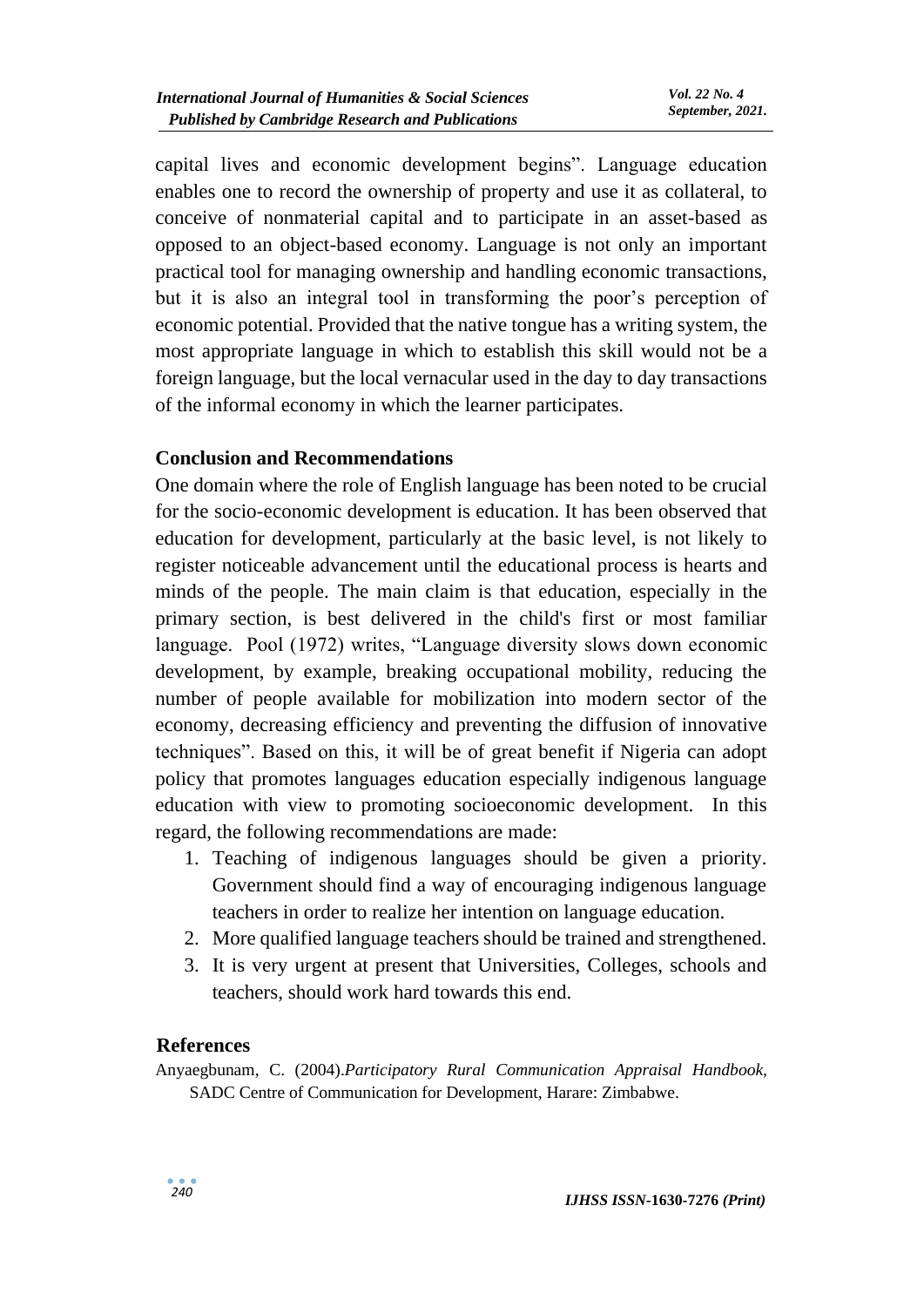- Bamgbose Ayo. (1981). *Language and the Nation: Language Question in Sub- Saharan Africa.* Edinburg: University Edinburg.
- Bruthiaux, P. (2002). Hold your courses: Language education, language choice, and economic development". *TESOL Quarterly*, 36, 275-96.
- Chambers, R. (1997). *Whose Reality Counts: Putting the First Last*, London: ITDG
- Chumbow, S. (1990). *The place of the Mother Tongue in the National Policy on Education.* Agbor: Central Books Limited.
- Cooke, J. & Williams, E. (2002). "Pathways and labyrinths" *Language and education in development*. TESOL Quarterly, 36, 297-322.
- Crystal, D. (1971). Child language learning and linguistics: An Overview for the teaching and therapeutic professions 2nd Edition, London: Edward Amold.
- Elugbe Ben O. (1990). "National language and national development". *Multilingualism, Minority Languages and Language Policy in Nigeria.* Agbor: Central Books 102: 16- 3
- Federal Government of Nigeria (2004). *National Policy on Education*. Lagos: NERDS Press.
- Freire P. (1972). *Pedagogy of the oppressed*, London: Sheer and Ward Limited.
- Ige,B.S. (2000). "Language as a tool for moving education forward in the year 2000 and beyond". *Literature and linguistics in the 21st century.* Kaduna: NCCE Publication.
- Muhammed, D. (1999), *Languages and Literature in National Development*: A Hausa Perspective. Zaria: FCE Zaria.
- Olaoye A.A. (2004). Modern approach to classroom learning: Anandragogical Exploration. An unpublished Education Tax Fund workshop paper, July. Argungu,Kebbi State: College of Education.
- Pool, S. (1972). International Language Concept and Problems". *International Journal of Social languages*. 27-49.
- Sen, A. (2005). Human Rights and Capabilities. *Journal of Human Development.* 6 (2) 151-166.
- Tambulasi, R. & H. Kayuni (2007). An analysis of the Sustainability of the Third Phase of Blantyre City Fuel Wood Project in Malawi using the Sustainability Matrix''.